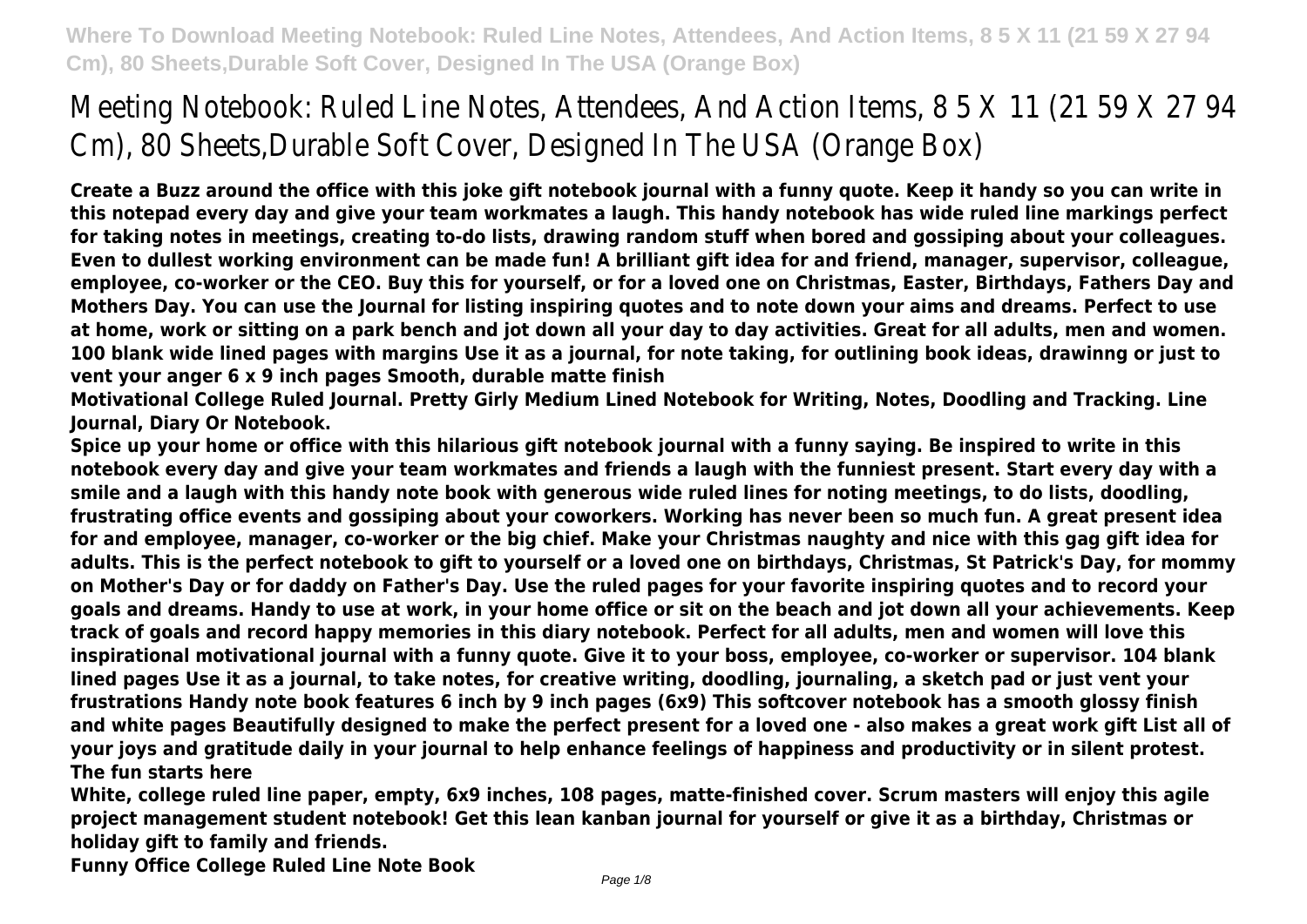**Business Organizer Event Planning Meeting Minutes Taking Notes Record Log Book Meetings Journal Secretary Attendees Planner - Flower Line Drawing Cover**

**Black, White Design, Blank College Ruled Line Paper Journal Notebook for Project Managers and Their Families. (Agile and Scrum 6 X 9 Inch Composition Book: Journal Diary for Writing and Notes)**

**Notes from Meetings That Should Have Been Emails**

**Meeting Notes - the Stuff I Have to Do Instead of Doing the Things That Actually Need to Get Done**

*Take control of meetings with the Meeting Notebook / Manager / journal. Take meeting minutes easily. It includes many rows and columns to record: Meeting Title, Time, Location, Attendees, Agenda, Actions, Notes, and many more. With 134 pages inside to record 66 meetings - Double-spread per meeting so you have more space to record each meeting. Booksize: 8.5" x 11" with durable matte cover lamination. Full Specifications: - 132 Pages For recording meeting notes - Cover: Durable Matte Paperback.- Professional grade binding (Paper back retail standard)- Size - 8.5" x 11" (21.59 x 27.94 cm)- Printed In the USA - Available in many colors. A great meeting note book for business, churches, schools, and any kind of business meetings.*

*Grab this blank lined journal as a gift for people who spend time at meetings. If that reunion was a waste of time this notebook is for you.Perfect gift idea for that people who loss time at the meetings that could be an email. This is a perfect gift for coworkers6 in by 9 inMatte cover120 pages*

*There is space for seven attendees and the note-taker and facilitator of the meeting can both be named. On this template, there is space for ten agenda items and the initials of the person presenting each item. There is also space to keep track of deliverables that are due at the meeting. 110 meeting and wide ruled line pages 6" x 9" Uniquely designed matte cover High quality, heavy paper*

*Meeting Agenda Notebook: Conference Notes Book, Business Meetings Organizer logbook, Family Affair Planner Ruled Line Size 6" x 9" This is Meeting notes a simple design that stands out for its beauty without being flashy. These meeting books are perfect for keeping track of company notes and recording business. Meeting Notes Details It includes sections for meeting: Table of Contents, Meeting Date, Meeting Time, Topic, Objective (s), Attendees, Notes, Action, Owner and Deadline. It perfect for carrying to your meetings and appointments or your purse or bag. Great meeting note book for business, churches, schools, and any kind of business meetings. Meeting Notebook*

*Meeting Notes*

*Notes from Another Meeting That Should Have Been an Email*

*Lined Journal,Notebook,Funny Office Journals,Paperback,Funny Notebook with College-Ruled Lines,Gag Gift. 6x9*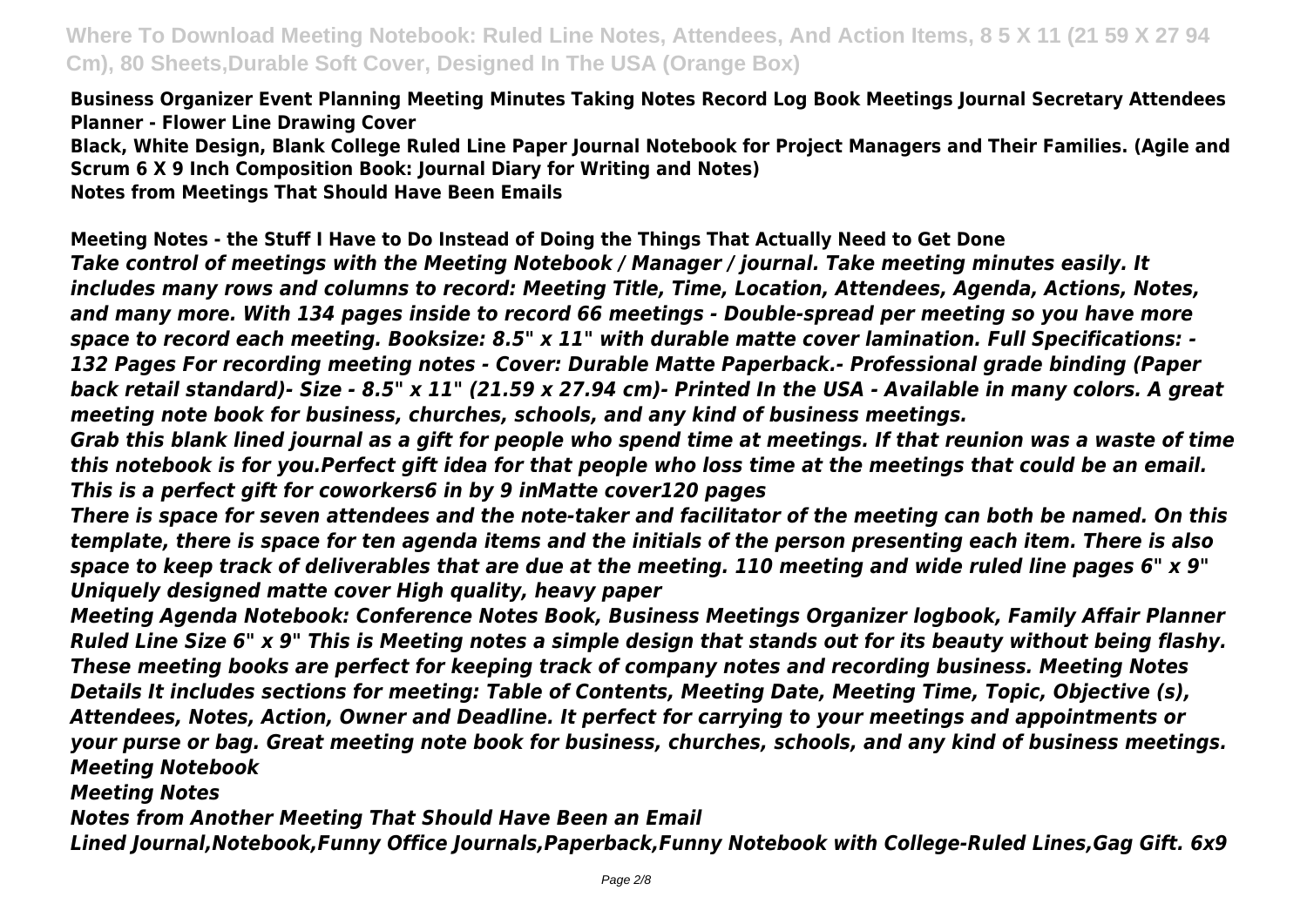## *Inches,journal for Mom and Dad, Physical Laboratory Manual and Note Book Cat Journal Notebook*

6x9 inches with 100 wide ruled line paper. Enjoy!

This Notebook is ideal to use as a journal, to-do-list book, planner, diary or notebook to keep track of your daily schedule. Also can be used by kids, college students and school and adults. Journal Notebook To Write In. Lined, Ruled Journal 8.5inx11in 110 linedPages This professionally designed 8.5x11" journal with prompts provides the perfect place for you record your ideas and thoughts. The pages are set up ready and waiting to be filled. - Cute cover design - 110 pages ample to record thoughts and ideas - 8.5" wide x 11" high - See our co-ordinating notebooks and journals for a gift Set -Ideal gift for any occasion Designs and creates unique outstanding notebooks, journals and wall art for thoughtful and caring gifts all your loved ones, including yourself IDEAL FOR: Personal Notebook Personal Diary Wedding Planning Daily Reflections General Planning College Notes Work Notes Meeting Notes Recipes Shopping Lists etc Order Your Duck Journal Today

Meeting Notebook - 100 pages - Size 8.5" x 11" - Durable matte cover - Taking notes notebook for business, school & college meeting - Inside design include attendees, notes, and action items

This Notebook is ideal to use as a journal, to-do-list book, planner, diary or notebook to keep track of your daily schedule. Also can be used by kids, college students and school and adults. Journal Notebook To Write In. Lined, Ruled Journal 8.5inx11in 110 linedPages This professionally designed 8.5x11" journal with prompts provides the perfect place for you record your ideas and thoughts. The pages are set up ready and waiting to be filled. - Cute cover design - 110 pages ample to record thoughts and ideas - 8.5" wide x 11" high - See our co-ordinating notebooks and journals for a gift Set -Ideal gift for any occasion Designs and creates unique outstanding notebooks, journals and wall art for thoughtful and caring gifts all your loved ones, including yourself IDEAL FOR: Personal Notebook Personal Diary Wedding Planning Daily Reflections General Planning College Notes Work Notes Meeting Notes Recipes Shopping Lists etc Order Your Cat Journal Today

Notes From Meetings That Should Have Been Emails

Notes... from ANOTHER Meeting That Could Have Been an Email

All My Notes

Meeting Doodler

6x9 Line Paper College Ruled 120 Pages | Notebooks for Note Taking for Writing | Work Notebooks for Journaling School Men Women Girls | Meeting Notes Notebook

Funny Lined Journal Notebook Gift Gag Diary Blank Lined Diary Gag Notepad

Meeting Notes: Ruled Line Notes, Take minutes of the Meeting, Action Items, schedule,

Secretary, Manager, leader and CEO, Exhaustive Written Regarding Meetings and Minutes,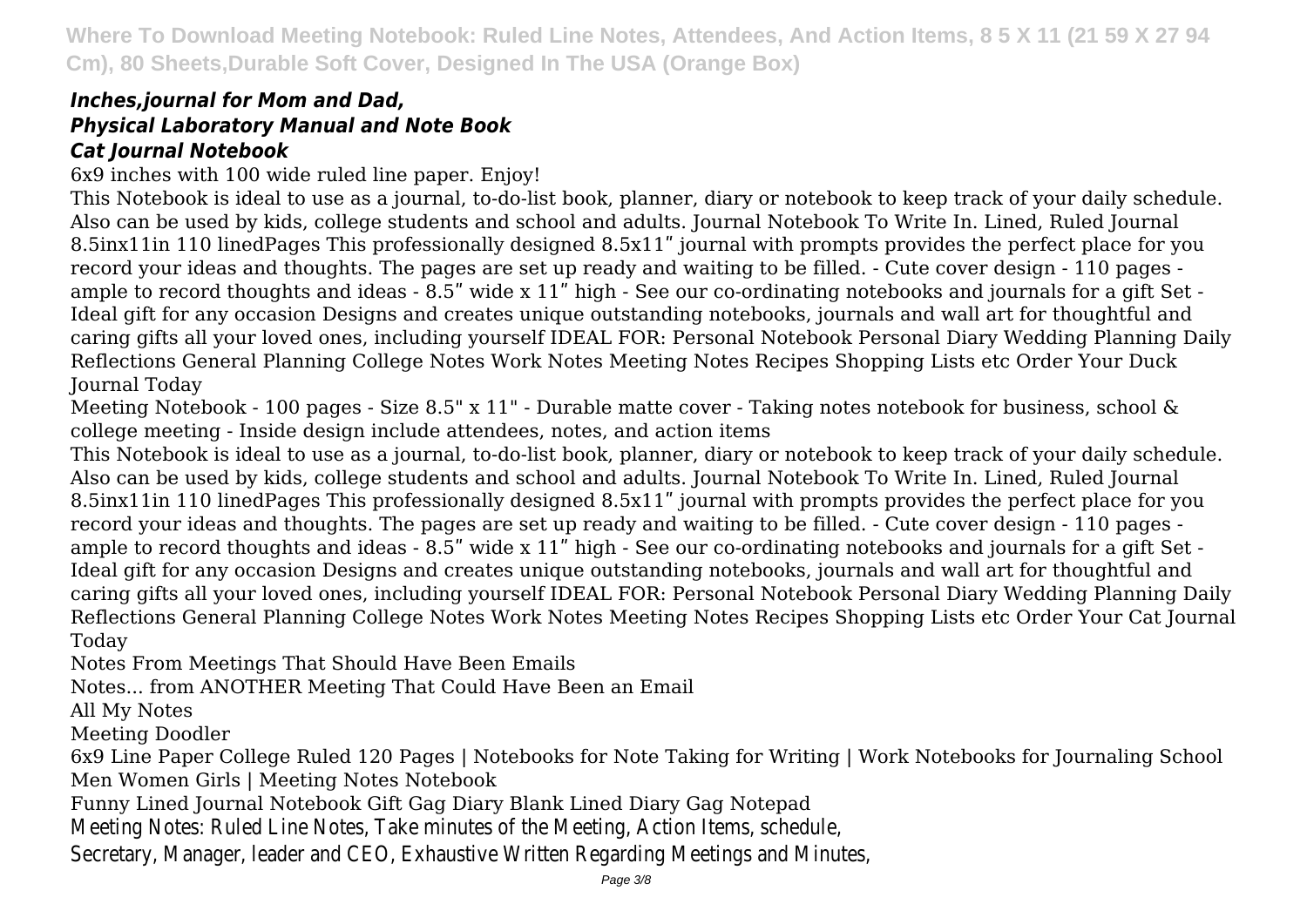Inside contains a table of dates and times, Address List, Address and Phone Number Conference topics, Paper 102 Page

Notes From Meetings That Should Have Been Emails: Funny Notebook with College-Ruled Lines This composition notebook has many uses: Write down your daily thoughts Take meeting or class notes Make to do lists Jot down ideas Write down goals Write letters Write poetry, And more! This diary is a convenient size to keep on your desk, take to work or school, or stash in your purse or backback. Great for - writing, journaling and note taking. Product Details: 6x9 inch 100 Pages Name and contact page Professionally designed full wrap around cover Durable matte finish cover This would make a super cool souvenir idea for family, friends, and coworkers. Anyone who likes to complain about their job. Do you need inspiration during your meetings? Do you find yourself doodling while others are speaking? Then you quite possibly may be a MEETING DOODLER! This special LARGE PRINT EDITION of the Meeting Doodler has a whopping 33% more space between the lines - great for larger note taking. Isn't this just another lined journal claiming to be for lefties? NO!. Here is why: We have the first truly left handed journal pages, inspired by a lefty, printed for lefties. Not just a plain old every day lined journal. This special BLACK LINED LEFTY EDITION of the Meeting Doodler has every right hand page flipped 180 degrees - flip the book and the spine is out of the way. Many people doodle to keep on track or stay focused. Doodles are simple drawings that can have solid representational meaning or may just be a way to keep you occupied during a boring meeting. Take some time and try out our Business Doodle & Meeting Notebook - the Meeting Doodler. What can Doodling do for you? Doodling can help you focus and make it easier to listen. Doodling can relieve stress and improve productivity. Doodling can help in memory retention; doodle a number or word or image that pertains to what's being addressed and it's more likely to stay with you. Bring your Meeting Doodler pad to your next meeting and see for yourself just how productive doodling can be. There are no mistakes! This is your journal and your doodles: whatever you create is just right. Meeting Doodler is a great complement to all your digital planning tools; the Large Print Business Doodle & Notebook has 132 pages - 128 1/3 ruled pages Great for taking notes at home or in the office Perfect for students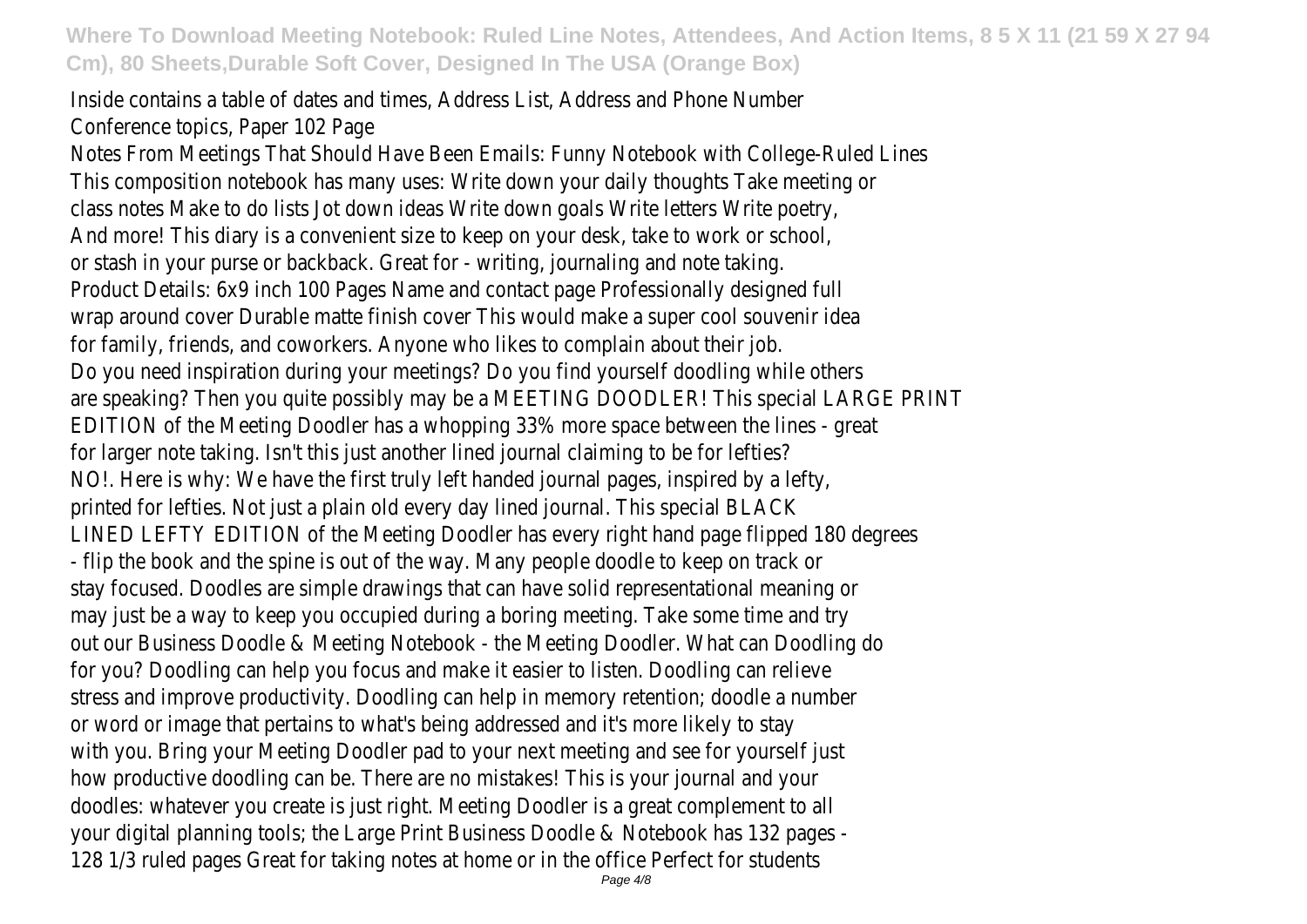and creative professionals

Meeting Notebook Unique layout keeps you organized Great for project use for more notes!

Sections include Attendees, Notes, and Action items Soft durable cover 80 Sheets 8.5" x

11" (21.59 x 27.94 cm) pages 80 Sheets in a planner 160 pages two sides

Meeting Agenda Notebook

College Ruled Line Paper (Cute Animal), 8. 5 X 11 Lined 110 Pages

I Love It When The Meetings End

Large Print Orange Cover Blank and Lined Notebook: Creative Meeting Notes and Doodles Hello Sixty

My Notebook to Act Like I Am Taking Notes in Another Meeting That Could've Been an Email

**Notes From Another Meeting That Should Have Been An Email Still looking for an awesome gift? Then you must get this Notes From Another Meeting That Should Have Been An Email. Perfect gift for men, women, especially your dad, mom, brother, sister, uncle, aunt, friends or grandparents to celebrate their anniversary. Great gift to write bright ideas and happiness reminders, to-do lists and meeting planner, as well as take notes, or just have fun and get creative gift ideas for you, your family or friends that match your rule Notes From Another Meeting That Should Have Been An Email Features: Unique design Can be used as diary, diary, notebook and sketchbook 109 discarded pages of lined paper High quality paper Perfect for gel, pen, ink, marker or pencils. 6 x 9 in dimensions; Portable size for school, home or travel Printed on white paper A Wonderful Gift Under 10.00! Lined Notebook Features: 100 blank Lined white pages Duo sided college ruled sheets Professionally designed soft matte cover 6" x 9" dimensions; sufficient and lightweight size for work, desk or school Perfect for jotting down thoughts, taking notes, writing, organizing, goal setting, meeting notes, doodling, drawing, lists, journaling and brainstorming Notebooks and journals make a great gift for any occasion 120 page journal 6x9 inch Treat yourself, or make someone's day by buying this gift notebook journal. Keep it handy so you can write in this notepad every day.. This handy notebook has wide ruled line markings perfect for taking notes in meetings, creating to-do lists, drawing random stuff when bored and gossiping about your colleagues. Even to dullest working environment can be made fun! A brilliant gift idea for and friend, manager, supervisor, colleague, employee, co-worker or the CEO. Buy this for yourself, or for a loved one on**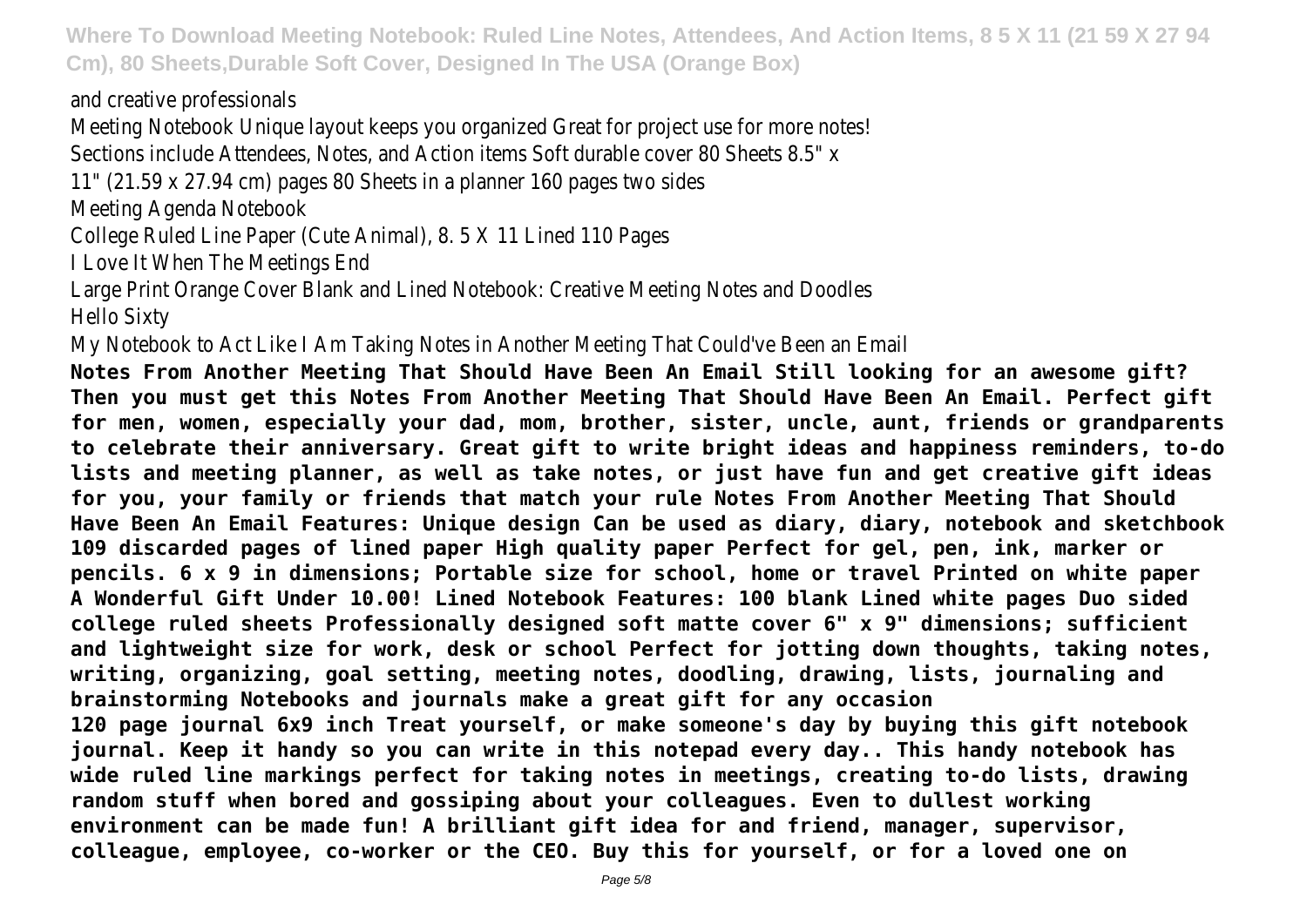**Christmas, Easter, Birthdays, Fathers Day and Mothers Day. You can use the Journal for listing inspiring quotes and to note down your aims and dreams. Perfect to use at home, work or sitting on a park bench and jot down all your day to day activities. Great for all adults, men and women. 120 lined pages Use it as a journal, for note taking, for outlining book ideas, drawinng or just to vent your anger 6x9 inch pages Smooth, durable matte finish Journals are perfect for: Birthday Gifts Christmas Gifts Co-worker/Boss Gifts Journals & Planners Doodle Diaries Homeschool Planners for Kids Food Diaries Sheet Music Creative Writing Notebooks Gifts for Mom, Dad, Grandma, Grandpa, Cousins, Brother, Sister Retirement Gifts School Notebooks Graduation Gifts Thank You Gifts Teacher Gifts Inspirational Journals Mom Daughter Journal Journaling For Kids Blank Books & Journals Beer and Weight Loss Logs Keepsake Journals And much more........Place your order today!**

**This Blank Lined Notebook makes a fun office gift for yourself or works colleagues. Features: 6 x 9 inches, (15.24 x 22.86 centimeters) 120 pages High-quality book Printed on white paper Buy Now & Relax... Scroll to the top of the page and click the Add to Cart button.**

**Taking Minutes of Meetings Notes, Attendees, and Action Items, 100 Pages,8. 5 X 11 , Clever Matte Cover**

**Blank Lined Journal Coworker Notebook**

**Ruled Line Notes, Attendees, and Action Items, 8. 5 X 11 (21. 59 X 27. 94 Cm), 80**

**Sheets,Durable Soft Cover, Designed in the USA (Orange Box)**

**Motivational College Ruled Journal. Lined Notebook for Writing, Notes, Doodling and Tracking. Line Journal, Diary Or Notebook**

**If You've Made Your Point Stop Talking**

**Notes from Meetings That Should Have Been Emails Funny Notebook with College-Ruled Lines** Looking for a funny gift for a coworker or boss? This handy 6" by 9" lined journal will be the perfect office gift that will give everyone a big laugh. The perfect Secret Santa, gag gift, Christmas, Holiday, or project employee appreciation gift for any office environment. Sturdy cover and high quality paper is great for ink, marker, or gel pens or pencils of any type.

This cool College Ruled Composition Book Will Make A Perfect Gift For Back To School 100 Pages High Quality Paper 7.44" x 9.69" Journal Soft Matte Cover Great size to carry in your back, for school Useful as a journal, notebook or composition book Cute Gift for your niece or nephew

Perfect gag gift for your fellow employees and work friends. Make them giggle with this clever notebook. 7 in by 10 in Matte cover 110 pages

This notebook journal comes in 6x9 inches and 120 pages, wide ruled line paper, so that you have enough space to write your thoughts and ideas down.You can also use this journal as a nice present or gift for your kids, friends or loved ones. They will love it.

Note-book on practical, solid, or descriptive geometry, by J. H. Edgar and G. S. Pritchard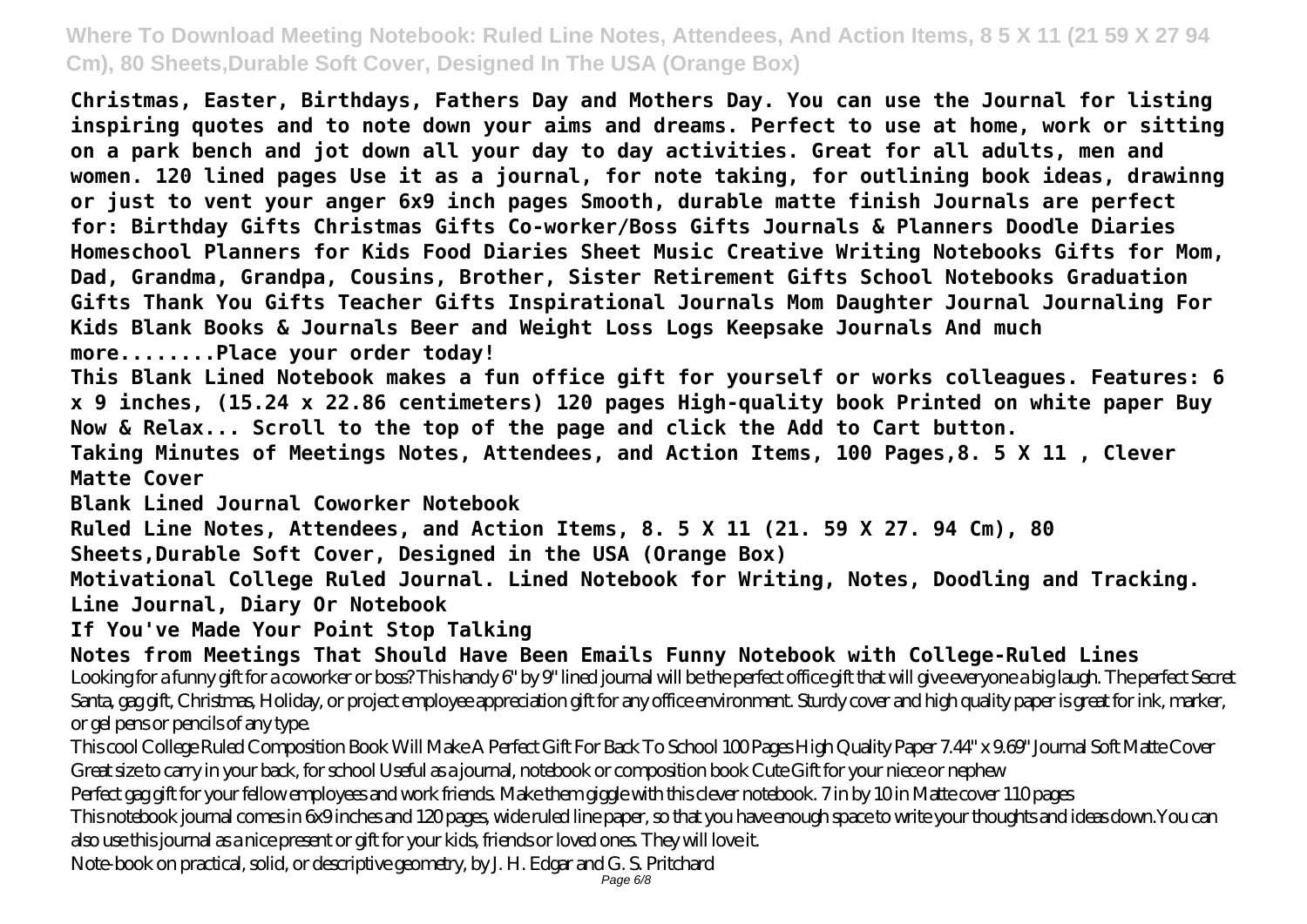Meeting Notes The Stuff I Have to Do Instead of Doing the Things That Actually Need to Get Done

Funny Notebook with College-Ruled Lines

Turn Meetings Into Emails

Meeting Notes from Another Meeting That Could Have Been an Email...

Conference Notes Book, Business Meetings Organizer Logbook, Family Affair Planner Ruled Line Size 6 X 9

*Meeting NotebookRuled Line Notes, Attendees, and Action Items, 8. 5 X 11 (21. 59 X 27. 94 Cm), 80 Sheets,Durable Soft Cover, Designed in the USA (Orange Box)Createspace Independent Publishing Platform*

*6x9 inches, 100 wide ruled line paper. Enjoy!*

*Notebook Lined Line Notebook Pages Perfect for Writing Journals, Diary, Daily Reflections or Taking Note in a College Classes or Office Meetings - Large Size (8.5" x 11") - Mount Nyiragongo Cover (Volcanoes Cover Series) The lined Notebook gives many wonderful possibilities. It perfect for daily use for writing a diary or journal. It is also great for business office notebook, notepad, meeting journal and taking a note in college classes for students. The Unlined Blank Notebook featuring minimalist and classic style in Mount Nyiragongo Cover. It may be used as an amazing multi-purpose journal for sketching, write down thoughts, doodling writing notes and ideas. There is plenty of room inside to pour out your feelings, views, or experiences. The Unlined Blank Notebook is a perfect gift for a dreamer, for someone who needs a little more fantasy in their life. It's stylish, affordable, and simple. Whether recording self-reflect, stress release, memory booster and the most important is to improve your writing. Please click on the "Look Inside "feature to see a sample of the notebook. Specifications: Layout: Lined Dimensions: 8.5" x 11" Cover: Mount Nyiragongo - Democratic Republic of the Congo Pages: 100 Pages or 50 sheets Make sure to check out the other colors in this type by clicking on our website or author's page. Share images of your work by using the hashtag #dhiyanotebooks on Instagram, Twitter, Facebook and Pinterest*

*Notes This amazing lined would be a perfect present for anyone you want to make happy (mom, dad, girlfriend, kids, husband, wife, brother, sister, friend, boss, coworker, teacher, colleague, new employee, neighbor... etc..). This nice notebook can be used as planner, to-do-list book, diary or notebook to keep track of your daily tasks and schedule. It's perfect for journaling and note-taking for school and work, doodling, brainstorming, prayer, gratitude, meditation, mindfulness journaling, and for all Special Occasion Gifts! This would make a super cool souvenir idea for: College Notebook Graduation Gifts Retirement Gift Travel lovers Beginning of the school year Creative Writing Notebooks Journal, Planner, or to-do lists Lovers Christmas gifts Thank You Gifts Mother's Day or Father's Day Valentine's Day Birthday gifts Wedding gifts Gift for a new job, new house, or new car ...And more! Features Include: Quality white paper, 120 Ruled Line Pages Professionally designed with a matte finish 6x9 inch dimensions (Great size to carry everywhere in your bag, for work or school) Perfect for both travel and fitting right on your bedside table ♥♥♥ Grab a copy to show your appreciation today! ♥♥♥*

*Duck Journal Notebook*

*Blank Wide Ruled Line Journal For Men Retirement Notebook to Write In for Notes, To Do Lists, Notepad, Journal, Funny Birthday Gifts, 60th Birthday, 60 Years Old Lined Planner 6" X 9" Meeting Notebook Journal*